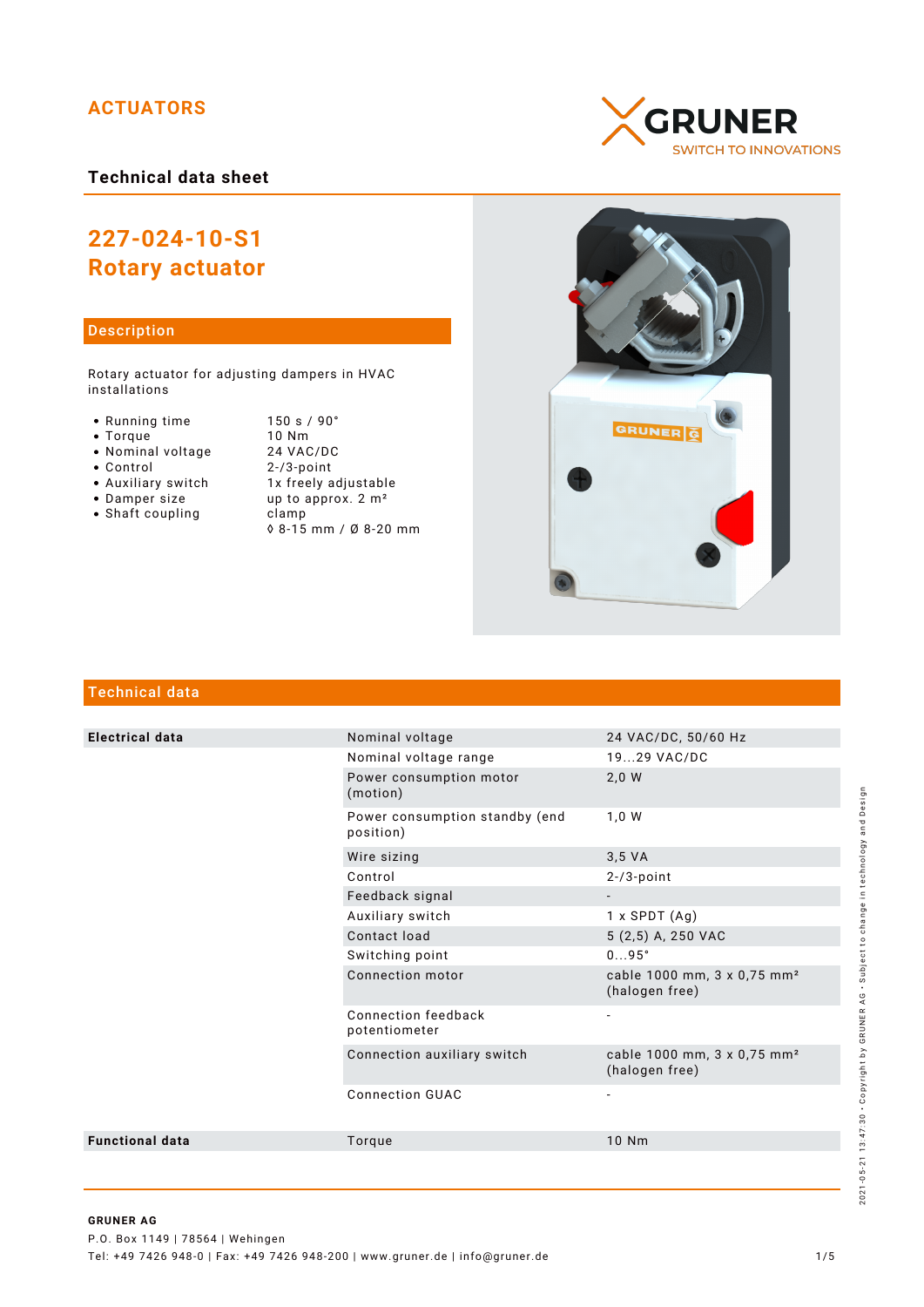

| <b>Technical data</b>  |                                         |                                                                   |
|------------------------|-----------------------------------------|-------------------------------------------------------------------|
|                        |                                         |                                                                   |
| <b>Functional data</b> | Damper size                             | up to approx. 2 m <sup>2</sup>                                    |
|                        | Synchronized speed                      | ±5%                                                               |
|                        | Direction of rotation                   | selected by switch                                                |
|                        | Manual override                         | gearing latch disengaged with<br>pushbutton, self-resetting       |
|                        | Angle of rotation                       | 0°max. 95° can be limited with<br>adjustable mechanical end stops |
|                        | Running time                            | 150 s / 90°                                                       |
|                        | Sound power level                       | $<$ 35 dB(A)                                                      |
|                        | Shaft coupling                          | clamp 0 8-15 mm / Ø 8-20 mm                                       |
|                        | Position indication                     | mechanical with pointer                                           |
|                        | Service life                            | $> 60000$ cycles $(0^{\circ}95^{\circ}0^{\circ})$                 |
|                        |                                         |                                                                   |
| <b>Safety</b>          | Protection class                        | III (safety extra-low voltage)                                    |
|                        | Degree of protection                    | IP 54 (cable downwards)                                           |
|                        | <b>EMC</b>                              | CE (2014/30/EU)                                                   |
|                        | <b>LVD</b>                              | CE (2014/35/EU)                                                   |
|                        | <b>RoHS</b>                             | CE (2011/65/EU - 2015/863/EU -<br>2017/2102/EU)                   |
|                        | Mode of operation                       | Typ 1 (EN 60730-1)                                                |
|                        | Rated impulse voltage                   | 0,8 kV (EN 60730-1)                                               |
|                        | Control pollution degree                | 3 (EN 60730-1)                                                    |
|                        | Ambient temperature normal<br>operation | $-30^{\circ}$ C +50 $^{\circ}$ C                                  |
|                        | Storage temperature                     | $-30^{\circ}$ C +80 $^{\circ}$ C                                  |
|                        | Ambient humidity                        | 595% r.H., non condensing (EN<br>$60730-1)$                       |
|                        | Maintenance                             | maintenance free                                                  |
| Dimensions / Weight    | <b>Dimensions</b>                       | $115 \times 65 \times 61$ mm                                      |
|                        | Weight                                  | 450q                                                              |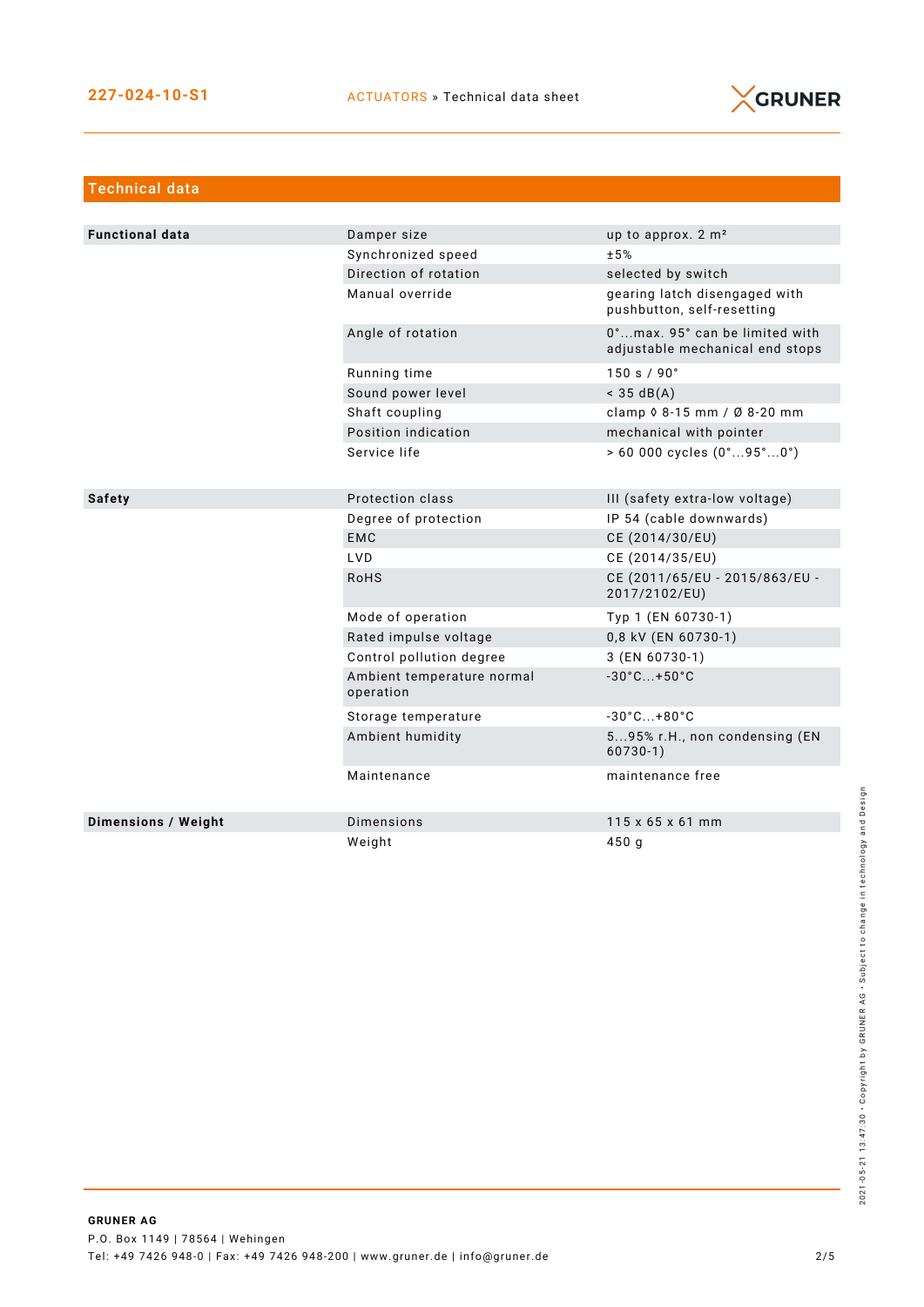

# Functionality / Properties

## **Operating mode**

2 point:

Connect power supply to wire 1+2, actuator drives to position 1. Is also wire 3 connected to the power supply, actuator drives to position 0.

3 point:

Connect power supply to wire 1+2, actuator drives to position 1. Is wire 1+3 connected to the power supply, actuator drives to position 0.

The actuator is overload-proof, requires no limit switches and automatically stops, when the end stop is reached.

#### **Direct mounting**

Simple direct mounting on the damper shaft with a clamp, protection against rotating with enclosed anti-rotation lock or rather at intended attachment points.

## **Manual override**

Manual override with selfresetting pushbutton possible (the gear is disengaged as long as the button is pressed).

#### **Signaling**

The integrated auxiliary switch is freely adjustable in the angle of 0 - 95°. There is activated corresponding to the adjusted angle. The damper position can be checked by the mechanicel pointer.

#### **Mode switch**

Mode switch with two positions at the housing:

R: rotary rotation right / clockwise L: rotary rotation left / counter clockwise

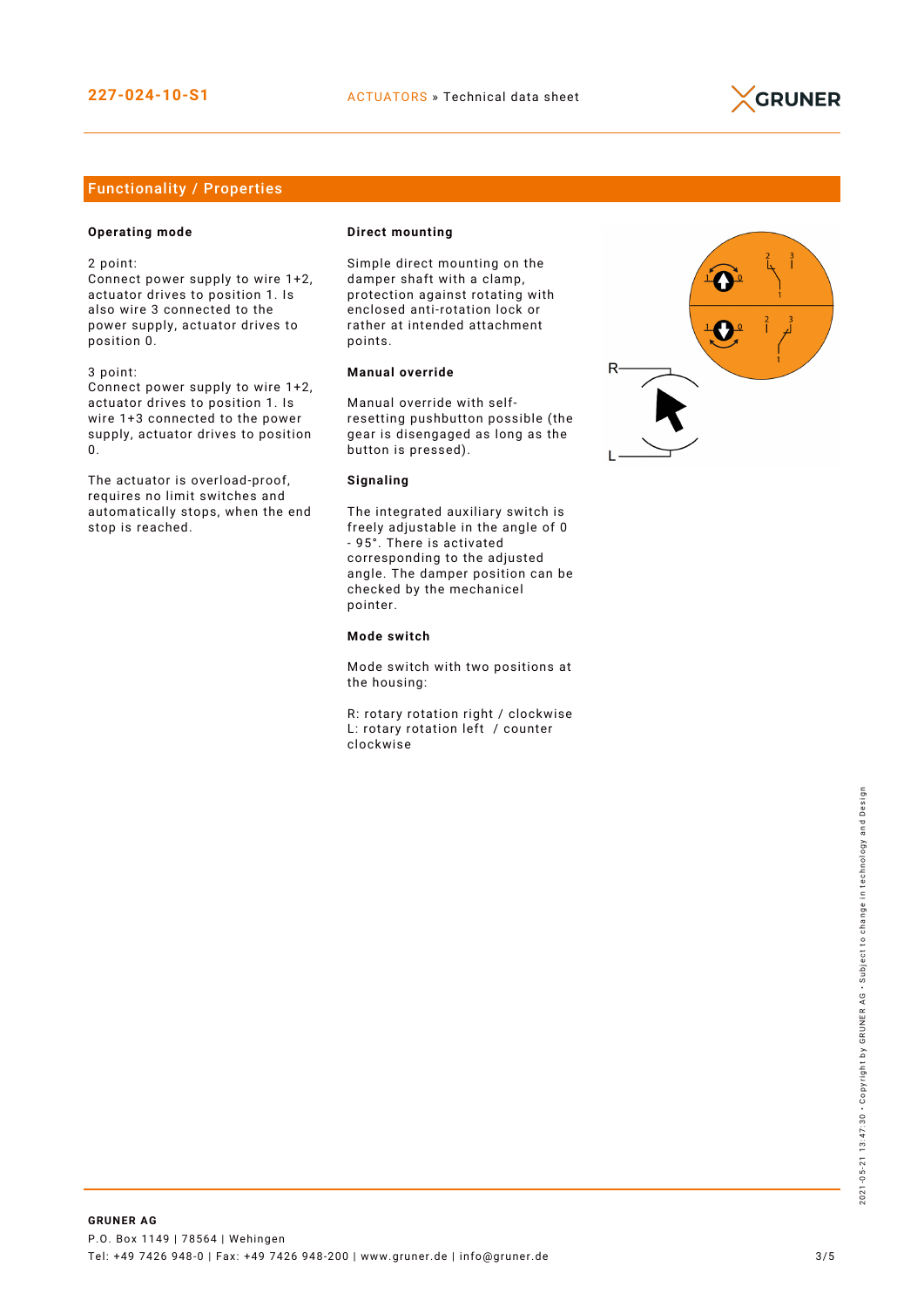

# Connector / Security Note





## **Safety remarks**

- Connect via safety isolation transformer!
- The device is not allowed to be used outside the specified field of application, especially in airplanes.
- It may only be installed by suitably trained personnel. Any legal regulations or regulations issued by authorities must be observed during assembly.
- The device may only be opened at the manufacturer´s site.
- The device is not allowed to be disposed of as household refuse. All locally valid regulations and requirements must be observed.
- When calculating the required torque, the specifications supplied by the damper manufacturer´s (crosssection, design, installation site), and the air flow conditions must be observed.